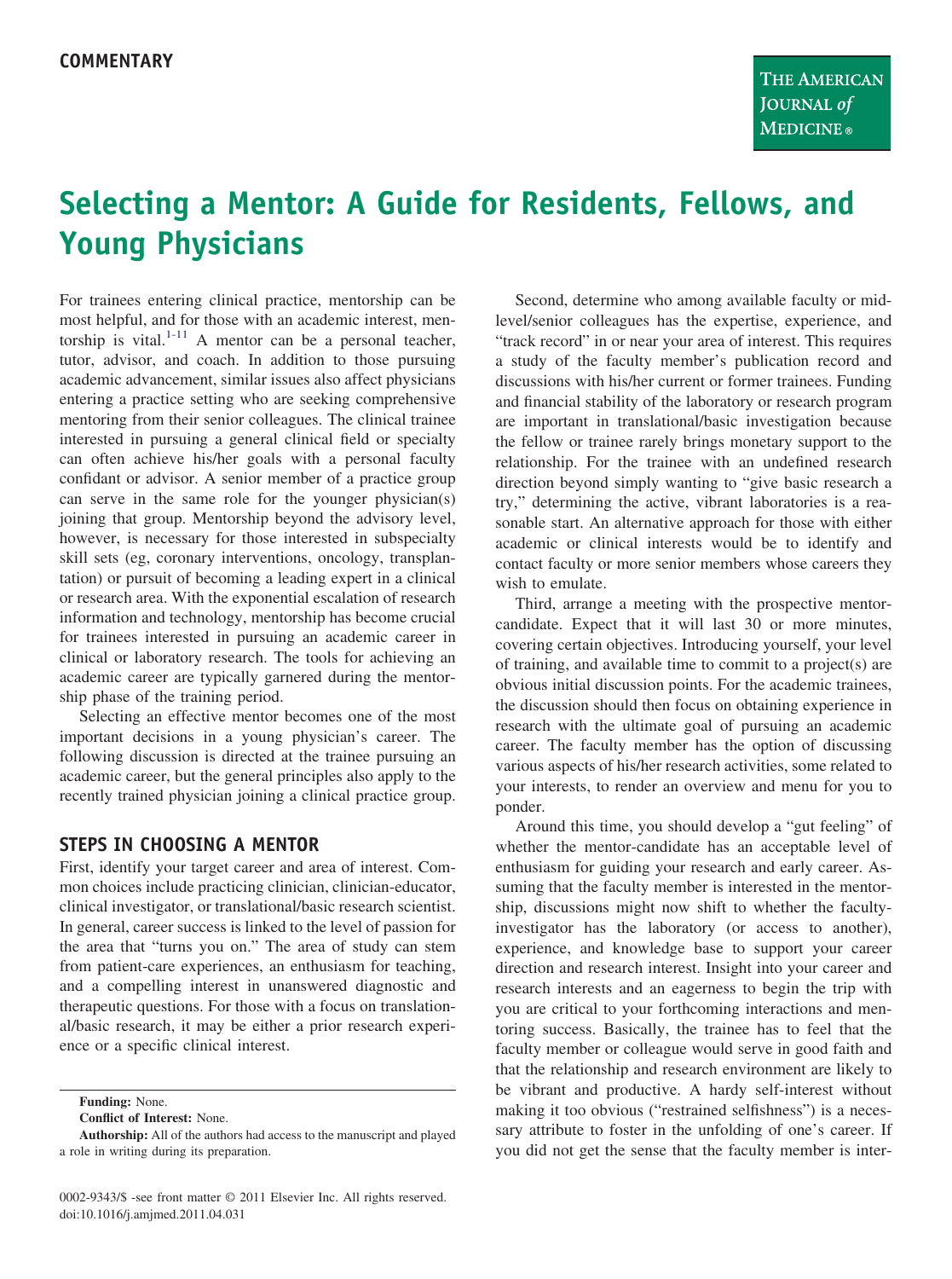ested in you, your career, and your general clinical or research direction, you will have to repeat steps 2 and 3 with another mentor-candidate.

## **NOW THAT YOU HAVE CHOSEN YOUR MENTOR**

Once you and your mentor-selection have decided it's a "go," the training begins. The mentee must assume the "learn and do" mode and then, with the mentor's guidance, generate the research protocol(s), the applications for human subjects or animal-model review and approval, and grant submissions to fund a sustained effort. In the meantime, the trainee should learn and develop the required experimental methods.

### **THE IDEAL MENTOR**

The mentor must have laboratory or procedure experience related to your area of interest, an associated knowledge base, a "track record" (eg, publications and presentations), and an appreciation for your career and research interests. The mentor must be able to assist you in generating research ideas and studies, expanding on those you have brought to the interaction. A good research project should set the stage for additional research, and it is reasonable to expect the work to be published in the leading journals of the field.

The mentor and associates should have the knowledge base and experience to "teach you the ropes"; assisting you in learning and attaining the tools to succeed. These tools include generating ideas to study; writing succinct, clearly stated protocols; learning appropriate and optimal study design (including the concepts of controls, blinding); submitting applications for human subjects and animal-model review and approval; collecting, analyzing, and interpreting study results; drafting and revising manuscripts; selecting the appropriate journals for the manuscripts; revising manuscripts in response to reviews; managing the rejection of manuscripts; writing clear, convincing grant applications for funding; and fostering an attitude and environment of high ethical standards. The mentor should be able to bring in assistance, even a co-mentor(s), as needed, to optimize your efforts and experience (eg, special methods or procedures, sub-studies). The mentor will generally encourage the trainee to supplement the experience with related courses (eg, statistics, didactic methods) and network with other academicians and laboratories.

Perhaps the most fundamental characteristic of a good mentor is that he/she has a deep-seated commitment to fostering your training and career. The success of the mentor as a professional is, in large part, related to the success of his/her trainees. If your mentor is "nice" and kind, you've been awarded a special bonus. These personal features are not at all essential for a good mentorship. On the other hand, the mentor also serves as a professional role-model in the proper interaction with other faculty, laboratory personnel, trainees, and students. A malignant, irascible faculty member (a few still exist) should make you pause regarding his/her mentor-candidacy.

## **WHO TO AVOID IN CHOOSING A MENTOR**

In your first meeting, you need to determine if the mentor-candidate has the time to serve in that role. Perhaps the faculty member or colleague is already fully committed to a number of mentees. Once again, you need to garner a sense of his/her interest as your mentor-candidate. Remember, "the eyes never lie" and so, reading the faculty member is as important as listening to him/her. Obviously, the candidacy is enhanced by the look of interest and excitement, by the faculty-candidate extending the interview beyond the allotted time, and by comments such as "... sounds interesting," "We could also do . . . . ," "Let's also talk with. . . . ," "Let's get together again," and ".... soon." The "watch-glance" sign (mentor-candidate checking on the time) is not a good one and suggests that it may be time to move on to a better selection.

For the academic trainee, it is a good idea to avoid the research "dabbler"; the faculty member who primarily generates book chapters, review articles, case reports, or abstracts. This emphasizes the importance reviewing the curriculum vitae of the mentor-candidate(s). You also will want to avoid the "whiner," namely the person who will talk down your research interests or give you reasons why you should not pursue your research project and ideas.

### **YOUR OBLIGATIONS AS A MENTEE-TRAINEE**

The mentor provides the expertise, guidance, research environment, and commitment that allow the mentee to develop the tools and abilities to succeed in his/her career. The mentor does not owe the trainee anything beyond these aspects, although most mentors provide much more. The trainee must take it from there; basically, it is *your* study, project(s), and career. The trainee provides the commitment, enthusiasm, time, work, and "sweat" needed to bring the project(s) and mentorship training to fruition. Undoubtedly, a good mentee enhances the productivity and career of the mentor, but it is rarely an even exchange. The documentable benefits and intangible gains for the mentee may greatly overshadow what the mentee provides in return. Regardless of the lack of guaranteed reciprocation, the relationship remains an integral part of career growth and development for trainees and junior staff physicians while providing a fulfilling role for mid-level and senior mentors.

> Carl V. Leier, MD Alex J. Auseon, DO Philip F. Binkley, MD, MPH *Division of Cardiovascular Medicine Davis Heart and Lung Research Institute The Ohio State University College of Medicine and Public Health Columbus*